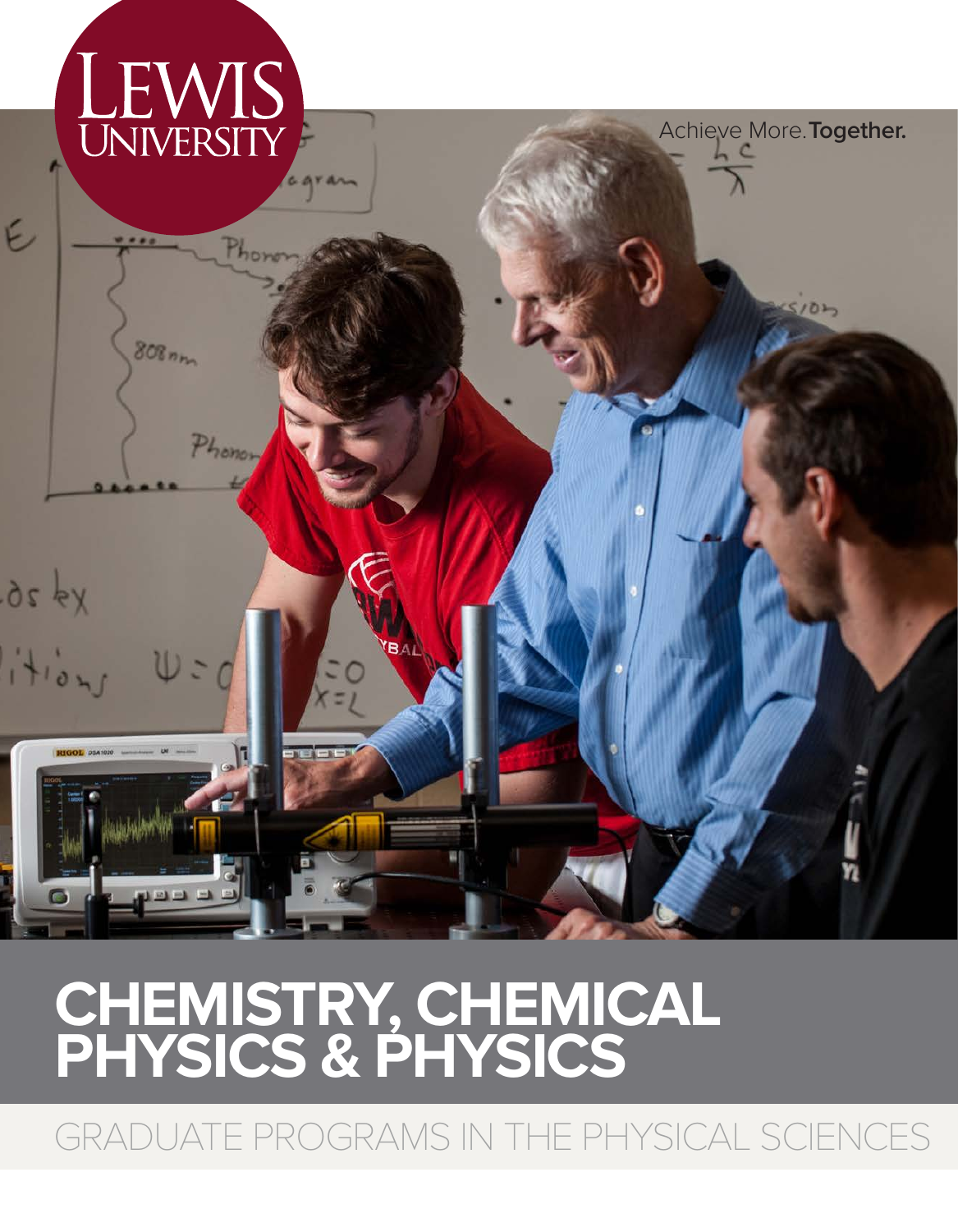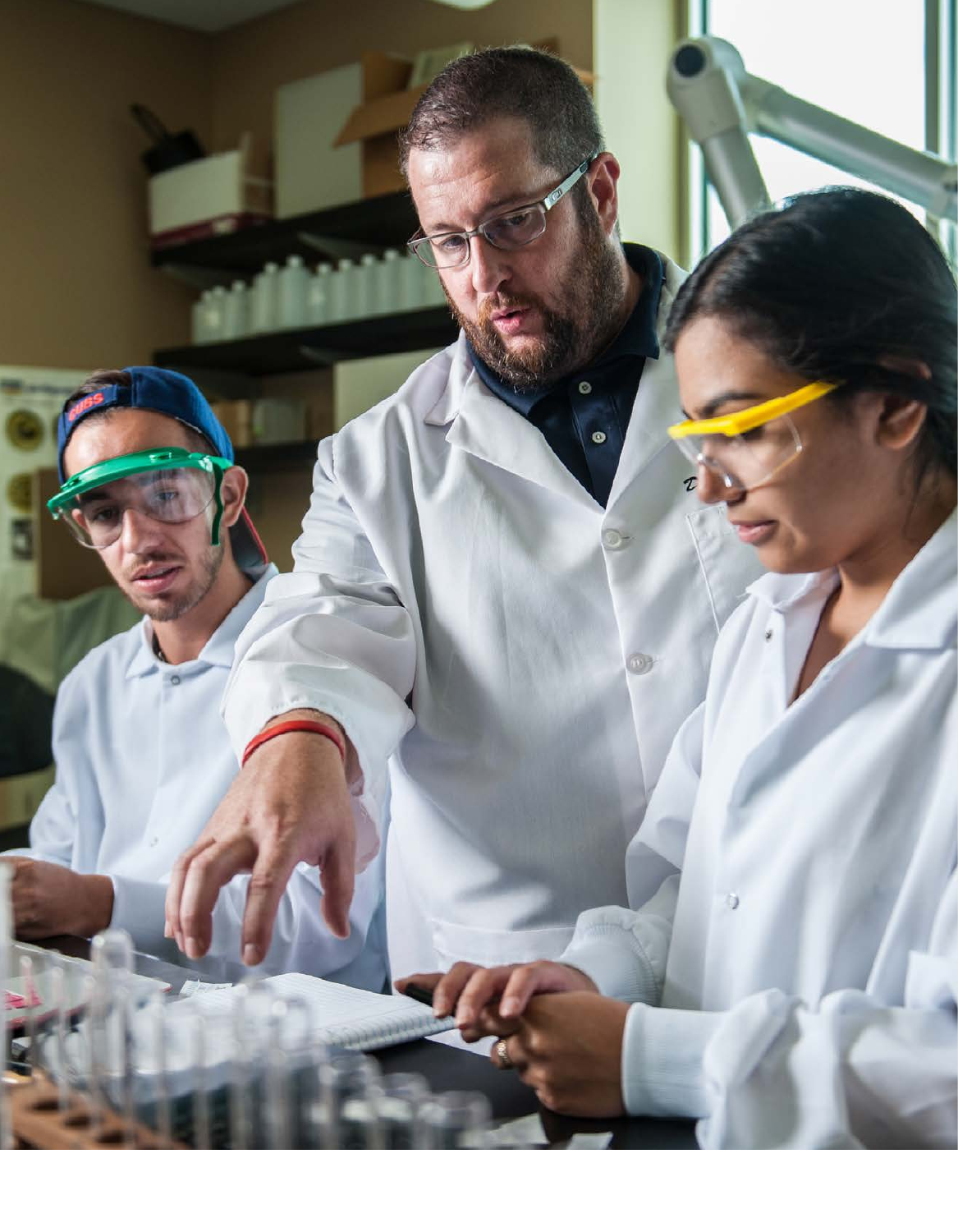## Expand your marketability. Improve your job prospects with an advanced degree.

In today's marketplace, you need to stand out to get the job you want. Especially when the job you're pursuing gives you the potential to affect millions of people's lives in a multitude of ways. And one of the best ways to do so is with an advanced degree. Statistics show that students earning higher-level degrees see better offers and success rates than their undergraduate counterparts, and are more likely to land a job in their preferred industry. They will also continue to fill most senior positions, as well as teaching positions in colleges or career and technical schools. But first, you need a reputable school that can provide you with that advanced degree.

At Lewis University, our graduate science programs are designed to give you the tools and problem-solving skills that lead to a successful career. You will learn on state-of-the-art laboratory equipment in our Leadership in Energy and Environmental Design (LEED) certified science center, with faculty who are experts in their fields. Lewis has the equipment, the faculty and the resources to help bring you the potential for an amazing career upon graduation from one of the following programs:

- Chemistry (M.S.)
- Chemical Physics (M.S.)
- Physics (M.S.)

## **Balance work and education while earning your degree.**

We know that juggling work, family and education can be challenging. So we offer adult and graduate programs in evening, online, accelerated and blended (online and on-campus) formats at conveniently located campuses\* throughout the Chicago region – all designed with you in mind. Many graduate and certificate programs are available online or in a face-to-face classroom format.

 *\*Class locations and offerings differ among programs.*



**Questions?** Call **(815) 836-5610** or e-mail **grad@lewisu.edu**

#### **Samantha Brain '17, Chemistry (M.S.)**  *Graduate Assistant, Lewis Chemistry Dept.*

"I've grown a lot as a scientist and as an individual while going through Lewis' Master of Science in Chemistry program. I've learned a lot about myself, my time-management skills and how my 'failures' are important learning opportunities. And I love that I have the chance to actually make a difference in the world through opportunities to work on realworld issues and sustainability projects. Many of the experiences I've enjoyed are ones that I most likely would not have gotten at a larger school."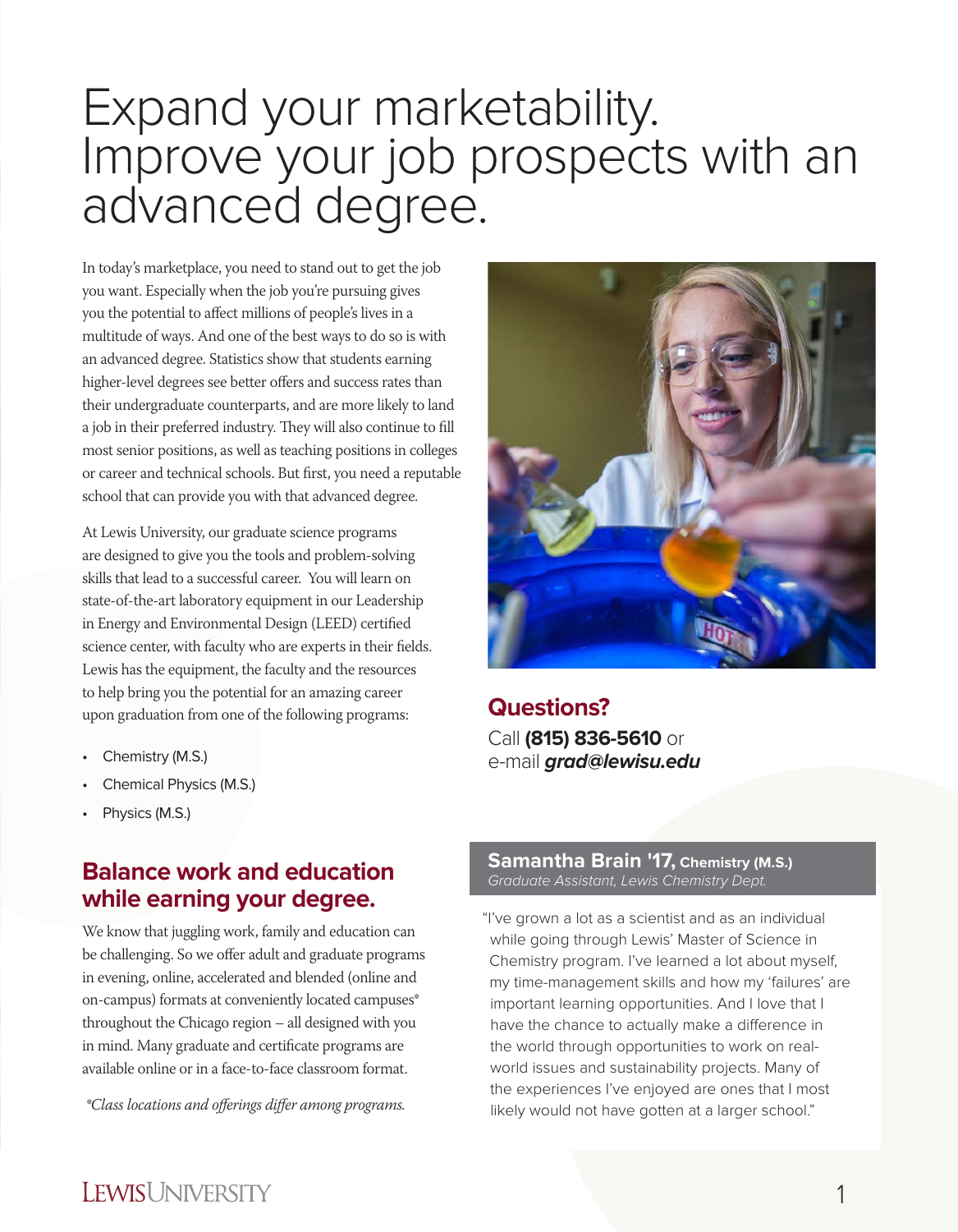## **MASTER OF SCIENCE IN Chemistry**

## **Acquire the skills to solve real-world problems through the research and testing of chemical compositions.**

Prepare to take on a senior research or upper-management role.

Cleaning up our water supply. Devising new window coatings to protect airplane pilots from being blinded by lasers. Molding the minds of the next generation. These are just a few examples of how you can impact the world with an advanced degree in Chemistry. What's more, you have the potential to take a leadership role in these types of projects, as chemists with advanced degrees are expected to enjoy increased opportunities and fill upper-level positions. As a graduate student at Lewis University, you'll gain first-hand experience on cutting-edge assignments that will prepare you for these kinds of positions. That's because you'll work hand-inhand with faculty to acquire a solid understanding of:

- Solving problems in the synthesis, measurement and modeling of chemical systems
- The reasoning process in chemical science
- Specific chemical systems to understand a broad range of complex systems of scientific and societal interest
- The scientific method to design, carry out, record and analyze the results of experiments
- Creating software that performs required computation while minimizing battery usage and processing lag

#### **Amy Mlynarski '17, Chemistry (M.S.)**  *Teaching Assistant, Lewis Chemistry Dept.*

## **Life after Lewis**

Upon graduation from this program, you can potentially bring your new skills to the following areas:

- Chemist
- Chemical Engineer
- Materials Scientist
- Environmental Scientist
- **Teacher**

"Lewis' Graduate Chemistry program has so much to offer. Because the classes are smaller, the professors can interact with you personally and get to know you a lot better. That means they learn exactly how to push you out of your comfort zone and show you what you're truly capable of. It's given me a lot more confidence in what I know and feel I can handle which is going to benefit me greatly in my career."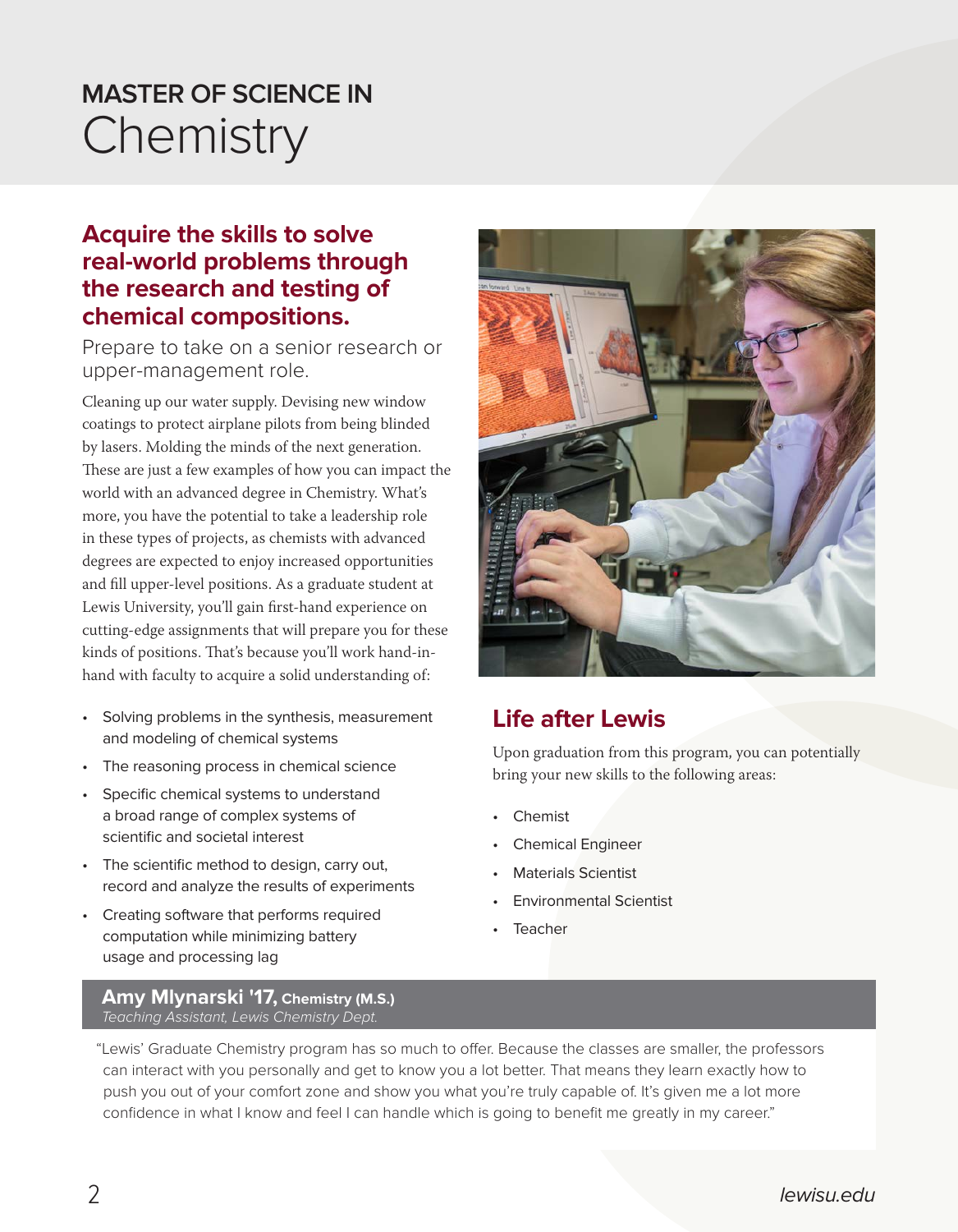## Curriculum

### **Degree Requirements**

Degree Offered: **Chemistry (M.S.)** Total Credit Hours Required: **30**

#### **I. CORE COURSES (15 CREDIT HOURS)**

| Chemical Thermodynamics              |
|--------------------------------------|
| Strategic Organic Chemistry          |
| <b>Advanced Analytical Chemistry</b> |
| Kinetics and Reaction Mechanisms     |
| <b>Applied Spectroscopy</b>          |
|                                      |

#### **II. SKILLS AND RESEARCH (9 CREDIT HOURS)**

| CHEM-59600 | Introduction to Research             |
|------------|--------------------------------------|
| CHEM-69600 | Graduate Seminar                     |
|            | (Multiple enrollments for a total of |
|            | 2 credit hours)                      |
| CHEM-69800 | Master's Thesis                      |
|            | (Multiple enrollments for a total of |
|            | 6 credit hours)                      |

#### **III. ELECTIVES (6 CREDIT HOURS)\***

CHEM-60000 Physical Inorganic Chemistry CHEM-60200 Advanced Biophysical Chemistry CHEM-62100 Materials Chemistry CHEM-62300 Supramolecular Chemistry CHEM-65200 Computational Chemistry CHEM-68000 Special Topics in Chemistry CHEM-68500 Readings in Chemistry

*\*Up to 6 hours of graduate coursework in other related disciplines may be chosen with the approval of your advisor and graduate program director.*

## **Admission Requirements**

In order to be accepted into this program, you must possess:

- A baccalaureate degree from a regionally accredited institution of higher education.
- A minimum undergraduate GPA of 3.0 on a 4.0 scale.
- A completed application for graduate admission with \$40 application fee.
- A professional resumé.
- Official transcripts from all educational institutions attended.
- Two-page statement of purpose.
- Two recommendation forms or letters.
- Undergraduate coursework in discrete mathematics, programming and algorithms (Students without sufficient coursework will still be considered for admission but may need to complete up to 13 credit hours of foundation courses).
- International students are required to have a TOEFL test score greater than 550 (computer-based 213; Internet-based 79).

*\*Provisional admission may be granted for those who do not meet these requirements*

## **Provisional Admission**

Under certain circumstances, students who don't meet the GPA requirement for full admission may request to be admitted to the program on a provisional basis. If provisionally admitted, you must complete the first 9 semester hours of graduate study with a GPA of 3.0 or higher. After 9 hours of completed coursework, your application will be reviewed again for full admission.

**LEWISUNIVERSITY**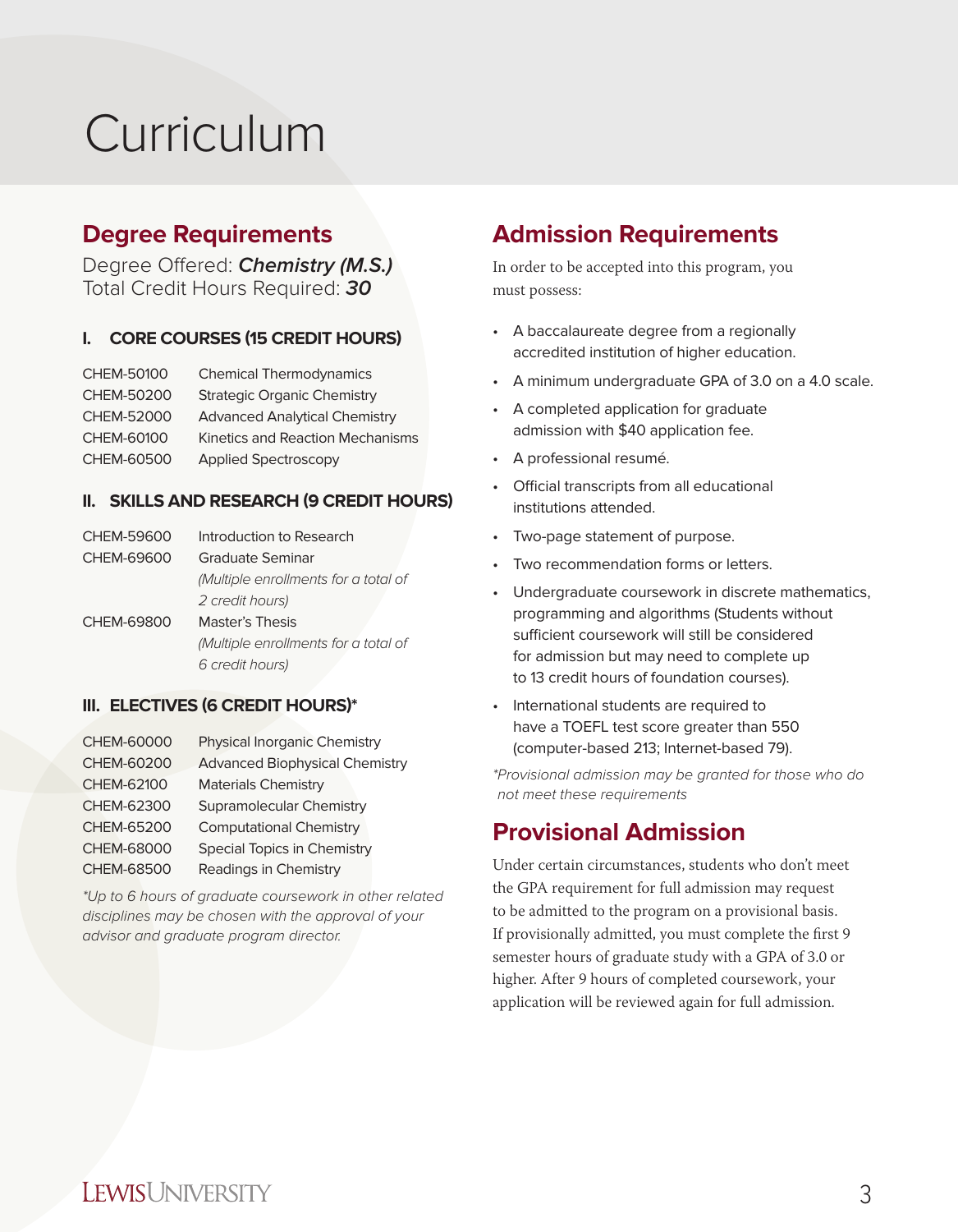## **MASTER OF SCIENCE IN** Chemical Physics

### **Discover the influence you can have on people's everyday lives by addressing energy needs and other important issues.**

Develop your leadership skills and provide a guiding hand toward a brighter tomorrow.

From chemistry to physics. From nanotechnology to materials. A Master of Science in Chemical Physics from Lewis University will allow you to profoundly affect the world by designing materials for energy production and utilization, tackling basic issues in surface interactions or exploring complex issues in biochemistry. That's because our faculty are experts in their fields, working hand-in-hand with you and sharing their realworld experience. At the same time, they utilize an interdisciplinary approach, exposing you to a variety of projects and ideas so you'll have the potential to enjoy the greater opportunities an advanced degree affords and take on a leadership role in your career. You will:

- Demonstrate an understanding of the fundamental scientific principles and apply acquired knowledge of physical and chemical properties
- Apply acquired knowledge to the development of new materials, new theories and effects and devices
- Present scientific data in research publications, articles, posters and oral presentations

**James Hofmann '17, Chemical Physics (M.S.)**  *Teaching Assistant, Lewis Physics Labs*

"I've found the relationship with the professors to be the best thing about the Chemical Physics program. It's no longer them telling you what's right or wrong, but the two of you trying to figure out a research issue together. Even though it's a lot of hard work, it's rewarding to delve into the material with them."

## **Admission Requirements**

In order to be accepted into this program, you must possess:

- A baccalaureate degree in Chemistry, Physics or Chemical Physics from a regionally accredited institution of higher education or in a major in a related field.
- A minimum undergraduate GPA of 3.0 on a 4.0 scale.
- A completed application for graduate admission with \$40 application fee.
- Official transcripts from all institutions of higher education attended.
- A one- to two-page personal statement describing your background and how this degree will relate to your career goals.
- Three letters of recommendation.

*\*Provisional admission may be granted for those who do not meet these requirements*

## **Provisional Admission**

Under certain circumstances, students who don't meet the GPA requirement for full admission may request to be admitted to the program on a provisional basis. If provisionally admitted, you must complete the first 9 semester hours of graduate study with a GPA of 3.0 or higher. After 9 hours of completed coursework, your application will be reviewed again for full admission.



4 lewisu.edu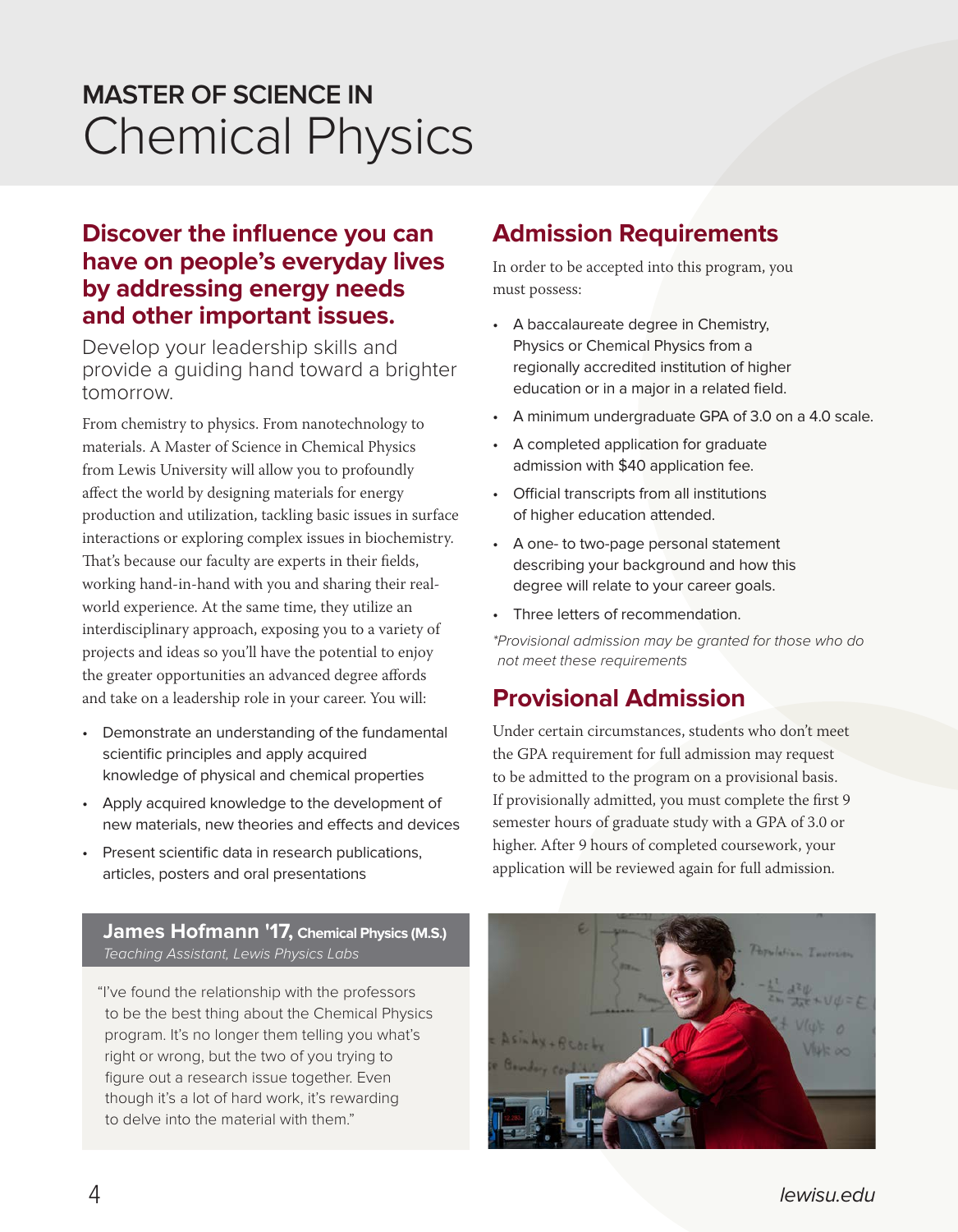## Curriculum

## **Degree Requirements**

Degree Offered: **Chemical Physics (M.S.)** Total Credit Hours Required: **30**

#### **I. CORE COURSES (15 CREDIT HOURS)**

| <b>Chemical Thermodynamics</b>   |
|----------------------------------|
| Kinetics and Reaction Mechanisms |
| <b>Applied Spectroscopy</b>      |
| <b>Quantum Mechanics</b>         |
| <b>Condensed Matter Physics</b>  |
|                                  |

#### **II. SKILLS AND RESEARCH (9 CREDIT HOURS)**

| CHEM-59600        | Introduction to Research<br>ΟR       |
|-------------------|--------------------------------------|
| <b>PHYS-59600</b> | Introduction to Research             |
| CHEM-69600        | Graduate Seminar                     |
|                   | (Multiple enrollments for a total of |
|                   | 2 credit hours)                      |
|                   | OR                                   |
| <b>PHYS-69600</b> | <b>Graduate Seminar</b>              |
|                   | (Multiple enrollments for a total of |
|                   | 2 credit hours)                      |
| CHEM-69800        | Master's Thesis                      |
|                   | (Multiple enrollments for a total of |
|                   | 6 credit hours)                      |
|                   | OR                                   |
| <b>PHYS-69800</b> | Master's Thesis                      |
|                   | (Multiple enrollments for a total of |
|                   | 6 credit hours)                      |

#### **III. ELECTIVES (6 CREDIT HOURS)\***

| CHFM-50200        | <b>Strategic Organic Chemistry</b>    |
|-------------------|---------------------------------------|
| CHEM-52000        | <b>Advanced Analytical Chemistry</b>  |
| CHEM-60000        | <b>Physical Inorganic Chemistry</b>   |
| CHFM-60200        | <b>Advanced Biophysical Chemistry</b> |
| CHEM-65200        | <b>Computational Chemistry</b>        |
| CHFM-62100        | <b>Materials Chemistry</b>            |
| CHEM-62300        | Supramolecular Chemistry              |
| CHEM-68000        | Special Topics in Chemistry           |
| CHFM-68500        | Readings in Chemistry                 |
| PHYS-50600        | Mathematical Methods for the Physical |
|                   | Sciences                              |
| <b>PHYS-51800</b> | <b>Applied Modern Optics</b>          |
| <b>PHYS-64000</b> | <b>Advanced Quantum Mechanics</b>     |
| PHYS-64200        | Semiconductor Physics and Devices     |
| PHYS-68000        | Special Topics in Physics             |
| <b>PHYS-68500</b> | Readings in Physics                   |

*\*Up to 6 hours of graduate coursework in other related disciplines may be chosen with the approval of your advisor and graduate program director.*

### **Life after Lewis**

Upon graduation from this program, you can potentially bring your new skills to the following areas:

- Chemist
- Chemical Engineer
- Materials Scientist
- Environmental Scientist
- **Teacher**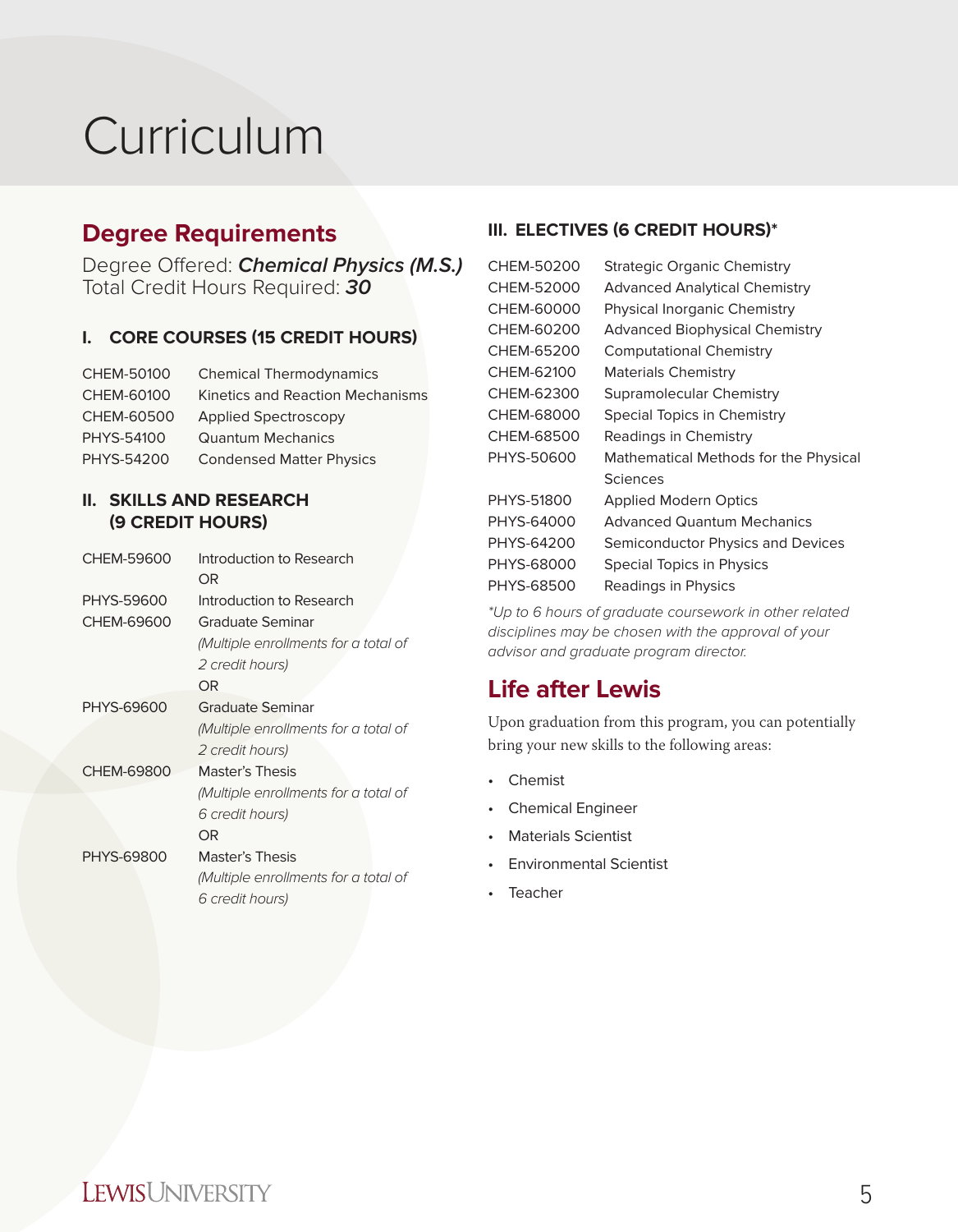## **MASTER OF SCIENCE IN Physics**



## **Learn how great an effect you can have in advancing engineering, computing and other areas.**

Increase your demand through an advanced degree.

From pondering the origins of the universe to designing better electronic memory devices, Lewis University's Master of Science in Physics will give you the skills to impact the world in extraordinary ways. By teaming with faculty who are real-world experts with strong industry connections, you'll gain practical experience working with companies to solve real-world problems. Upon graduation, you'll have the credentials people look for and enjoy increased opportunities, including the potential to take on a position as a research associate or at a teaching institution. You will learn to:

- Demonstrate in-depth knowledge and comprehension of the core concepts of physics
- Exhibit a functional knowledge of all basic areas of physics, including mechanics, electricity and magnetism, thermodynamics and quantum mechanics
- Display quantitative, qualitative and technical skills central to physics
- Conduct scholarly activities in an ethical manner
- Produce and defend a research project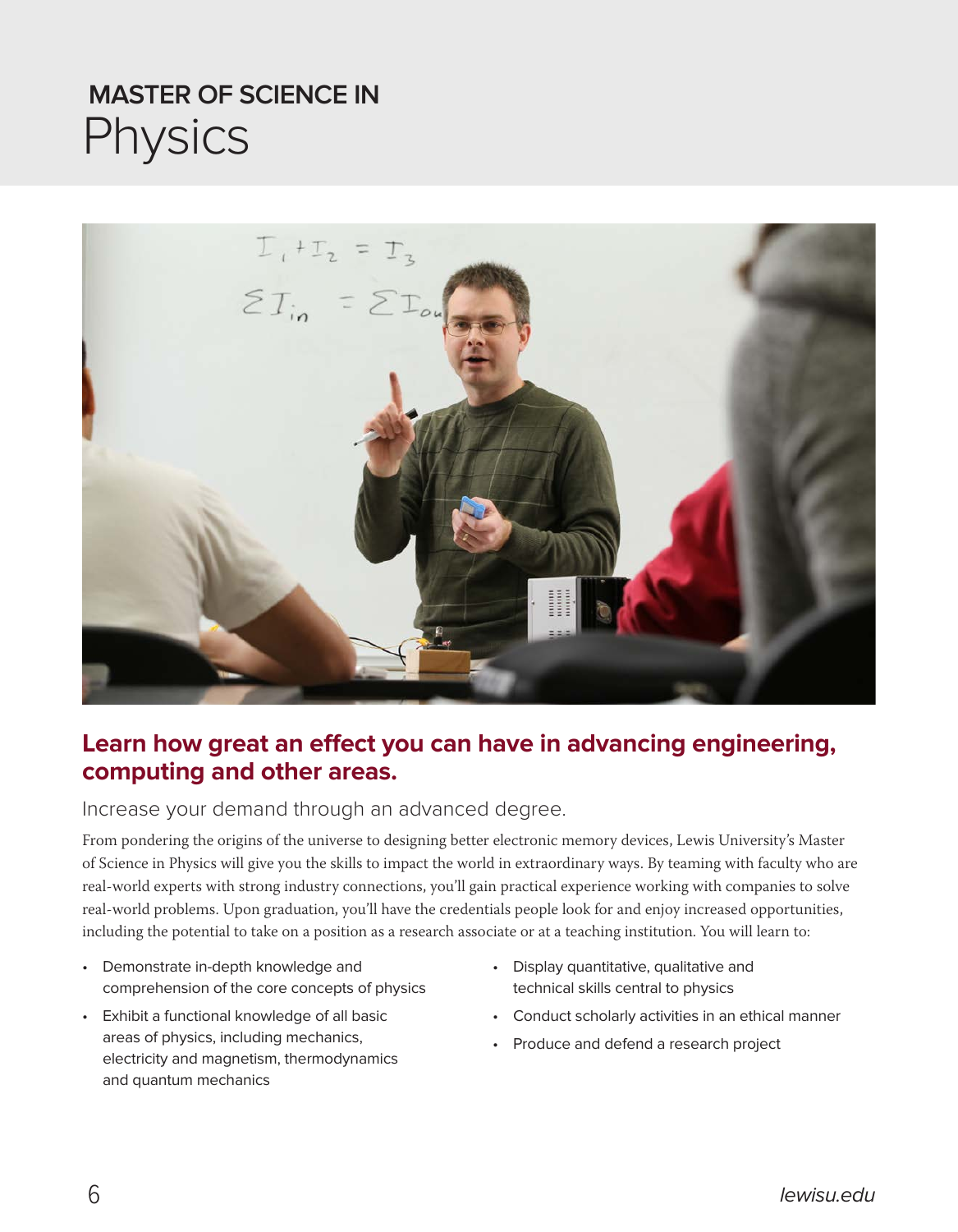## Curriculum

## **Degree Requirements**

Degree Offered: **Physics (M.S.)** Total Credit Hours Required: **30** 

#### **I. CORE COURSES (12 CREDIT HOURS)**

| PHYS-50500 | <b>Classical Mechanics</b>        |
|------------|-----------------------------------|
| PHYS-53000 | Statistical Mechanics and         |
|            | Thermodynamics                    |
| PHYS-64000 | <b>Advanced Quantum Mechanics</b> |

#### **II. SKILLS AND RESEARCH (9 CREDIT HOURS)**

| PHYS-59600 | Introduction to Research             |
|------------|--------------------------------------|
| PHYS-69600 | Graduate Seminar                     |
|            | (Multiple enrollments for a total of |
|            | 2 credit hours)                      |
| PHYS-69800 | <b>Master's Thesis</b>               |
|            | (Multiple enrollments for a total of |
|            | 6 credit hours)                      |

#### **III. ELECTIVES (9 CREDIT HOURS)**

| PHYS-50600        | Mathematical Methods for the Physical |
|-------------------|---------------------------------------|
|                   | Sciences                              |
| <b>PHYS-51800</b> | <b>Applied Modern Optics</b>          |
| PHYS-54100        | Quantum Mechanics                     |
| PHYS-54200        | <b>Condensed Matter Physics</b>       |
| PHYS-54300        | <b>Nuclear and Particle Physics</b>   |
| PHYS-61800        | <b>Advanced Modern Optics</b>         |
| PHYS-64200        | Semiconductor Physics and Devices     |
| PHYS-68000        | <b>Special Topics in Physics</b>      |
| <b>PHYS-68500</b> | Readings in Physics                   |
| CHEM-68500        | Readings in Chemistry                 |

*\*Up to 9 hours of graduate coursework in other related disciplines may be chosen with the approval of the advisor and graduate program director.*

## **Life after Lewis**

Upon graduating from the program, you can bring your new skills to the following areas:

- **Nuclear Physics**
- **Geophysics**
- **Astronomy**
- **Astrophysics**
- Engineering Physics
- **Teaching**
- Computer Science

## **Admission Requirements**

- A baccalaureate degree in Physics from a regionally accredited institution of higher education or in a major in a related field.
- A minimum undergraduate GPA of 3.0 on a 4.0 scale.
- A completed application for graduate admission with \$40 application fee.
- Official transcripts from all institutions of higher education attended.
- A one- to two-page personal statement describing your background and how this degree will relate to your career goals.
- Three letters of recommendation.

## **Provisional Admission**

Under certain circumstances, students who don't meet the GPA requirement for full admission may request to be admitted to the program on a provisional basis. If provisionally admitted, you must complete the first 9 semester hours of graduate study with a GPA of 3.0 or higher. After 9 hours of completed coursework, your application will be reviewed again for full admission.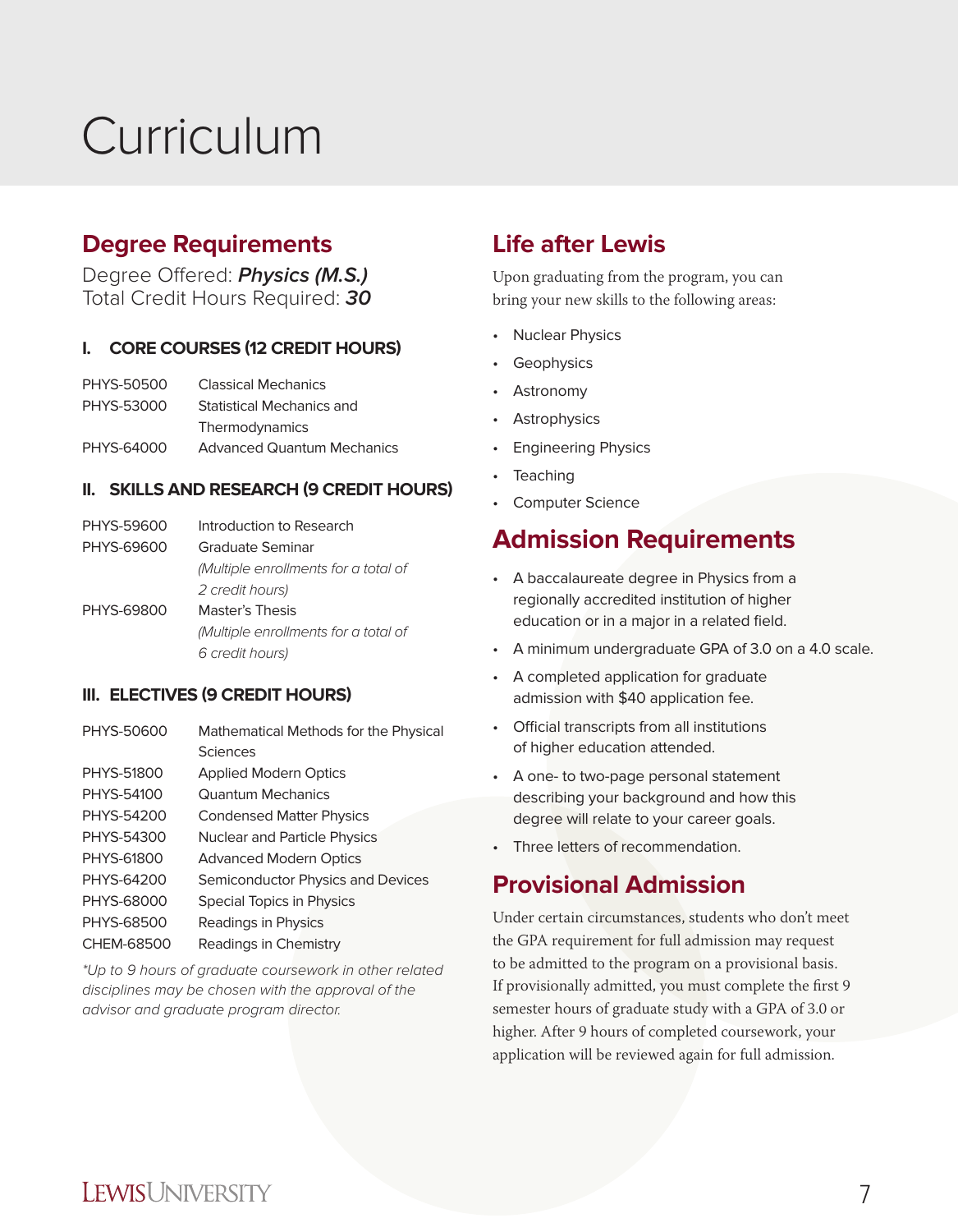# Apply Now!

## **Applying to Lewis University is simple:**

- Complete the Graduate Application at lewisu.edu/apply.
- Submit the necessary transcripts and/or supporting documents listed in the Admission Requirements section of your program of interest.
- Mail the \$40 application fee.

Start taking your career to the next level today!

## **Why more graduate students choose Lewis**

Take a closer look at Lewis and you'll find we're more than a place to get your next degree. We're a respected, state-of-the-art institution of higher learning that's been recognized by renowned publications. That's because we employ a values-based, ethically focused approach to education from faculty who are experts in their fields. They understand your need to balance work, family and education and work with you to accomplish your educational goals while providing the support you need. See for yourself:

- State-of-the-art laboratory equipment, such as a fluorescent microscope and 96-well plate reader, in a LEED certified science center with more than 31 environmentally friendly features, including its innovative design, indoor environmental quality, solar powered pathway lighting, water efficiency and more
- Utilize work done for your employer as your research project
- Recognized as a Top 25 Regional University in the Midwest by *U.S. News & World Report*
- Named #1 best private college value in Illinois by Great Value Colleges
- Small, interactive classes help you grow with your peers, led by dedicated faculty who are experts in their field with real-world experience
- Employer tuition discount and deferral plans make Lewis one of the most affordable private universities in the Chicago area

## **Let us talk with you about funding your education**

We're dedicated to making your degree as affordable as possible. That's why Lewis offers transfer-friendly credit policies, employer tuition discounts and tuition deferral plans. You might also qualify for Federal Stafford Loans, veterans' benefits or scholarships. Put all those pieces together and you'll find that we're one of the most affordable private Universities in the Chicago area. To apply for financial aid:

- Submit your application for admission at lewisu.edu/apply.
- Complete the Free Application for Federal Student Aid (FAFSA) at fafsa.ed.gov and use 001707 for Lewis' school code.
- If your FAFSA application is selected for verification, Lewis will request additional documentation (IRS tax transcript, verification of child support, etc.). The IRS Data Retrieval process provides the easiest way to meet these requirements.
- Within two weeks upon acceptance to Lewis and completion of the FAFSA, notification of financial aid eligibility will be mailed to your address on file. Simply follow the steps outlined in the packet.
- If you're awarded financial aid, you must complete the Entrance Counseling and Direct Stafford Loan Promissory Note (MPN) upon receiving your Financial Aid Award Letter.

If you have any questions about the types of financial aid you may qualify for, contact our Financial Aid office at (815) 836-5135 or *finaid@lewisu.edu*.

## **Questions?**

### Call **(815) 836-5610** or e-mail **grad@lewisu.edu**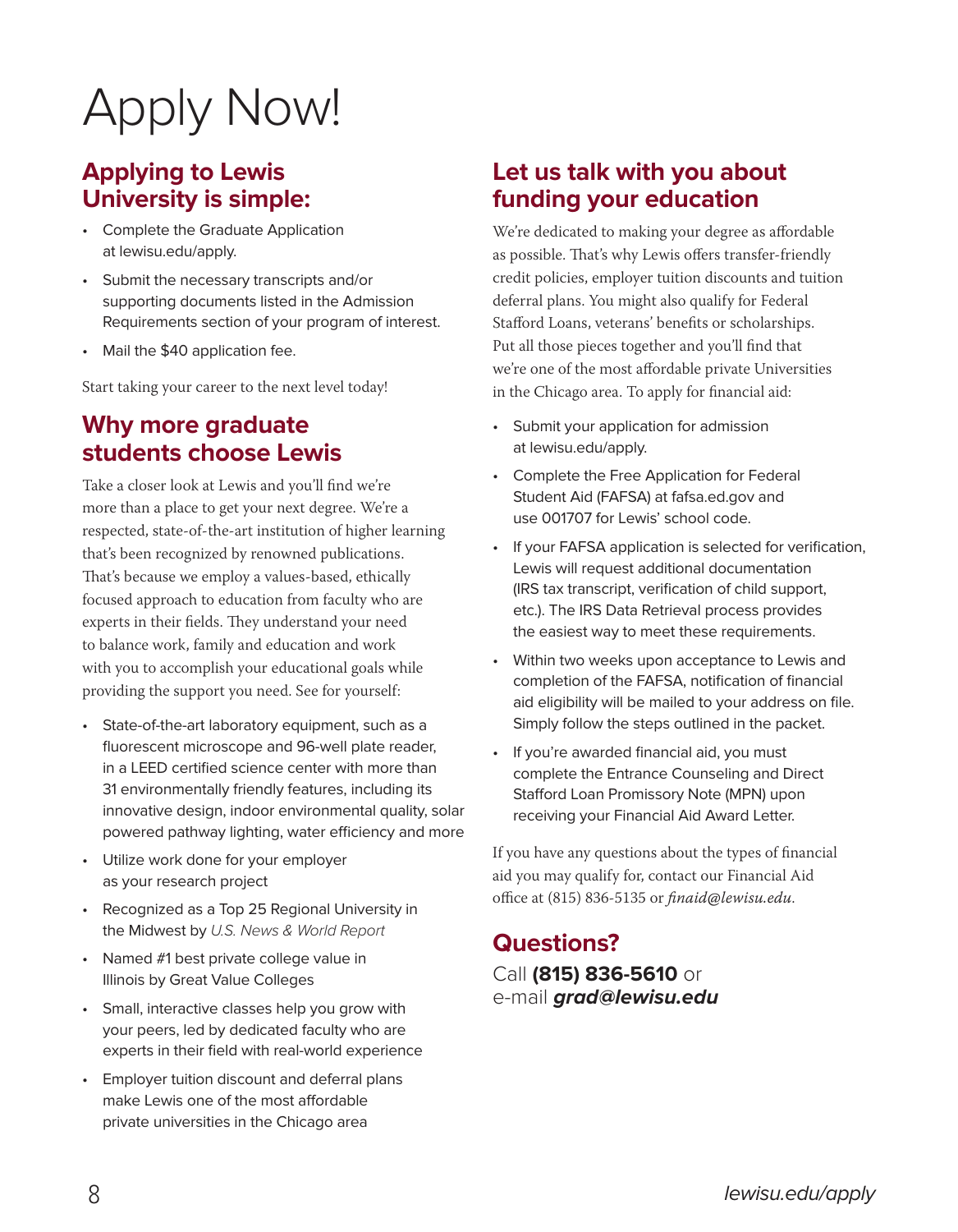# Lewis University

*Mission Statement:* Guided by its Catholic and Lasallian heritage, Lewis University provides to a diverse student population programs for a liberal and professional education grounded in the interaction of knowledge and fidelity in the search for truth. Lewis promotes the development of the complete person through the pursuit of wisdom and justice. Fundamental to its Mission is a spirit of association which fosters community in all teaching, learning, and service.

## **A Welcoming Campus**

• throughout the Chicagoland area The Lewis main campus in Romeoville, Illinois, is a picturesque 410-acre setting which houses 1,300 students in 12 residence halls, all within walking distance of wellequipped classrooms, the library, the JFK Recreation and Fitness Center, the Student Union, and the Sancta Alberta Chapel. Lewis suburban campuses are located in Oak Brook, Tinley Park, and Hickory Hills. Additionally, classes are offered at numerous sites and in Albuquerque, N.M. Illinois campuses are easily accessible to corporate offices in Chicago and the suburbs, making it easy for students to complete professional internships.

## **Enrollment**

Lewis currently has 6,500 undergraduate and graduate students. Many are from the Chicago region, with international students representing nearly 30 different countries.



## **Outstanding Academic Choices**

Located in the Midwest, Lewis University is a comprehensive, Catholic university, where the traditions of liberal learning, values and preparation for professional work come together with a synergy that gives the university its educational identity and focus. Founded in 1932, Lewis is a dynamic, coeducational university offering nearly 80 undergraduate majors and programs of study, 35 graduate programs, and certificates of advanced study. Lewis is one of many schools sponsored by the De La Salle Christian Brothers, an international Roman Catholic teaching order.

## **Experienced Faculty**

Lewis has more than 200 full-time faculty members who take their students' personal and professional success to heart. The majority hold terminal degrees in their fields. Many are experienced practitioners. The student/faculty ratio is 13:1.

## **Accreditation**

Lewis University is accredited by, and a member of, the Higher Learning Commission.

*Information contained herein is subject to change without notice. Lewis University reserves the right to revise, supplement, or rescind its contents at any time.*